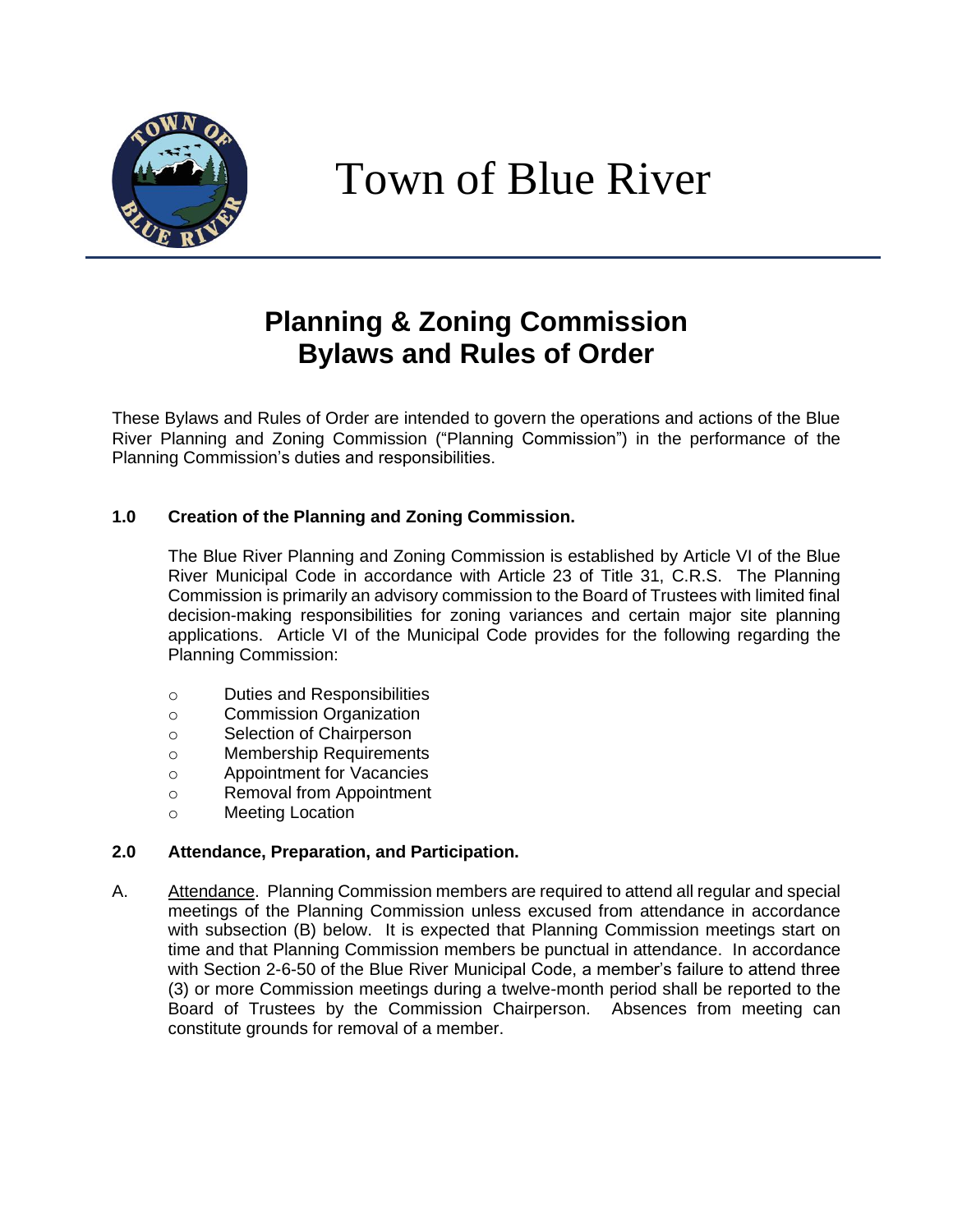- B. Excuse from Attendance. A Planning Commission member shall be excused from attendance by the Commission Chairperson where the member has an unforeseeable or unavoidable situation or circumstance that prevents attendance, such as but not limited to, emergency, illness, vacation scheduled well in advance of a meeting, or last-minute familial or employment obligation; and
	- (i) The member notifies the Chairperson or Town Manager of the general reason for absence *prior to the start of the meeting*; or
	- (ii) The member notifies the Chairperson or Town Manager promptly following the meeting of the of the general reason for absence and the circumstances that did not permit the member to timely contact the Chairperson or the Manager of the need for an excuse from attendance.
- C. Record of Absences. The Chairperson, in consultation with the Town Manager, shall cause to be recorded all absences of members. Where an absence is excused, the record shall indicate the general reason justifying the excuse. The record of absences shall be provided to the Board of Trustees upon the Board's request.
- D. Preparation. Planning Commission members shall prepare in advance for all meetings and demonstrate familiarity with the agenda and the general matters to be decided. Members are expected to have reviewed the materials assembled by administrative staff for each meeting.
- E. Participation. Planning Commission members are expected to actively participate in discussion.

#### **3.0 Meetings to be Public – Executive Sessions.**

All meetings of the Planning Commission shall be conducted in accordance with the Colorado Open Meetings Law and shall be open to the public. Executive sessions may be held in accordance with Colorado Open Meetings Law and the Planning Commission is strongly encouraged to seek the advisement and consent of the Town Attorney prior to every executive session.

#### **4.0 Quorum**

A majority of the members of the Planning Commission in office shall constitute a quorum for the transaction of business at all Commission meetings where a quorum is required. In the absence of a quorum, a lesser number may adjourn any meeting to a later date or time. In the absence of all members, the Town Manager or Town Clerk may adjourn the meeting for not longer than five (5) weeks. In the event any meeting is adjourned to a later date, the Town Manager or Town Clerk shall prepare and cause to be delivered to each member of the Planning Commission a notice setting forth the date and hour to which such meeting has been adjourned.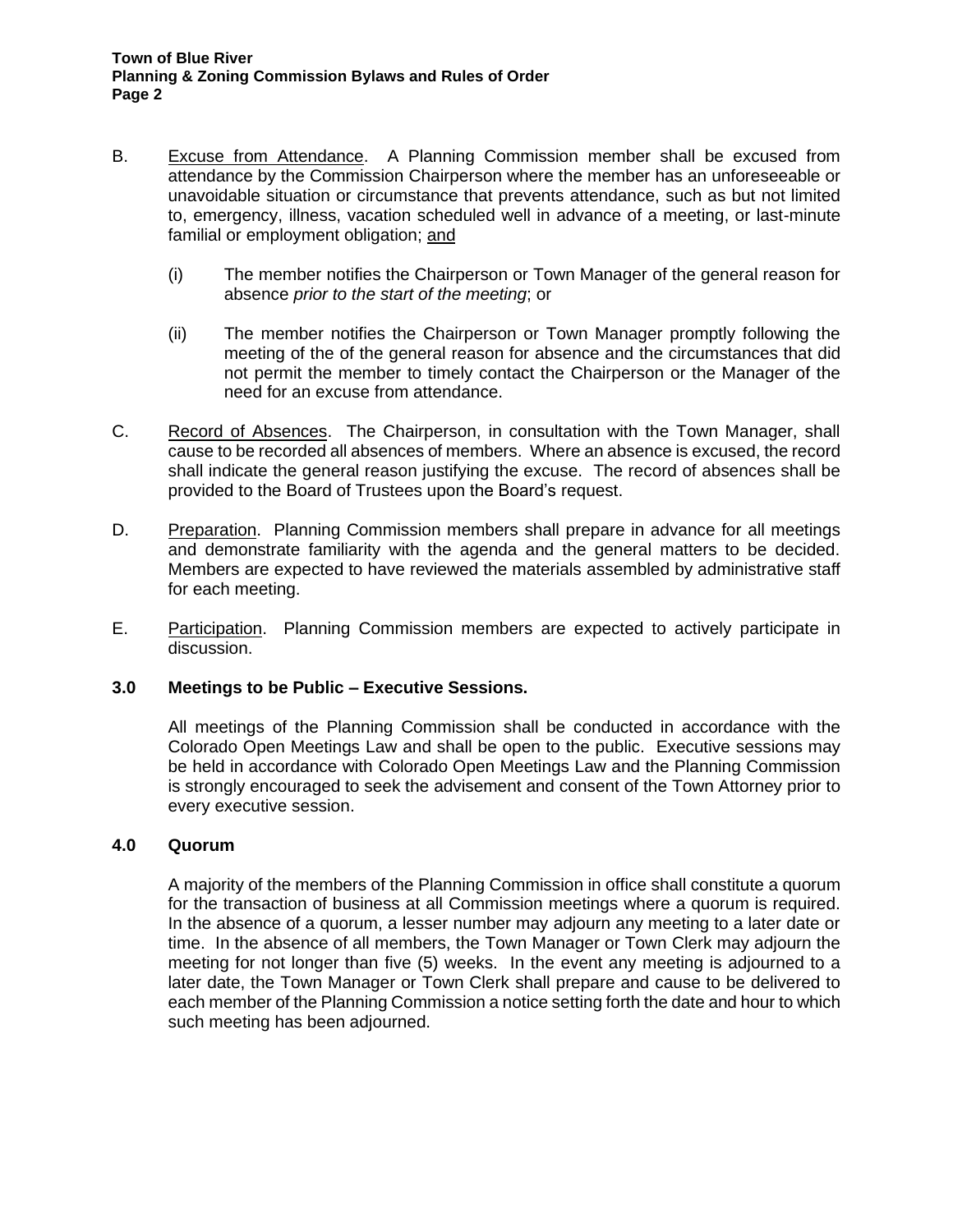#### **5.0 Notice.**

Meetings of the Planning Commission shall be conducted only following issuance of notice as required by applicable law. At a minimum, notice shall be provided as to the meeting date, time, and place (or means of electronic access if attendance is allowed virtually) and an agenda should be provided, if available.

Where required notice is not properly made for the meeting or for any agenda item during a meeting, the meeting or meeting agenda item shall be promptly continued upon announcement of the Chairperson without the taking of any additional evidence or testimony. Such announcement shall include the date, time and place of the continued meeting or meeting agenda item. If a future meeting date is unknown, the announcement shall state that the continued meeting will be re-noticed as to the date, time, and place.

#### **6.0 Recording of Meetings.**

All public meetings of the Planning Commission shall be recorded, and such recordings shall be maintained and made available upon request in accordance with the Colorado Open Records Act.

#### **7.0 Parliamentary Rules.**

The Planning Commission shall use *Bob's Rules of Order* (attached) as the primary parliamentary rule of order for all meetings of the Commission. The Planning Commission may by majority vote adopt another procedure or rule of order for the conduct of business. A process or procedure followed without objection by a member shall be deemed an implied approval of such process or procedure by the Commission.

#### **8.0 Chairperson.**

The Planning Commission shall select its own Chairperson and Vice Chairperson from among its members. The Chairperson or, in his or her absence, the Vice Chairperson shall be the presiding officer of all Commission meetings.

In the absence of both the Chairperson and the Vice Chairperson from a meeting, the members present shall appoint a member to serve as acting chairperson at the meeting. Upon the later attendance of an absent Chairperson or Vice Chairperson at a meeting, the acting chairperson shall relinquish the chair upon the introduction of the next agenda item.

The Planning Commission Chairperson shall be responsible for conducting the meetings of the Planning Commission in an orderly and democratic manner.

The Chairperson shall serve as the parliamentarian for all meetings and shall decide all questions of order subject to appeal by the Planning Commission. The Chairperson may confer with the Town Attorney or the Town Manager for direction and advice as to the proper parliamentary procedure.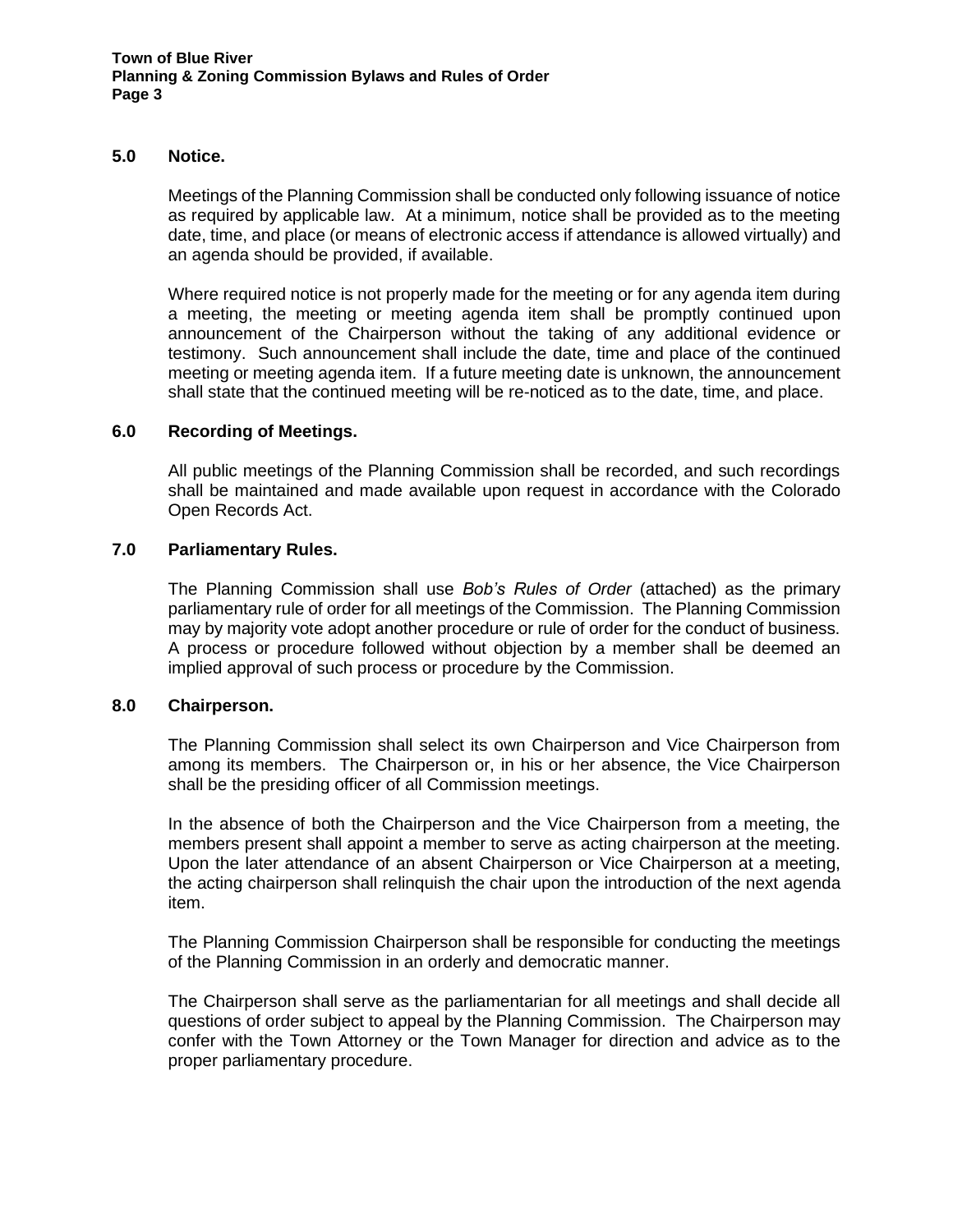#### **9.0 General Meeting Procedure.**

Meetings of the Planning Commission generally follow this format unless otherwise approved by the Chairperson with the consent of a majority of the Commission:

- 1. Chairperson calls the meeting to order.
- 2. Town Staff completes roll call and determines if a quorum exists. Town Staff may declare that appropriate notice was provided for the Commission meeting.
- 3. Chairperson explains rules and format that will guide the meeting and any public hearings. The general rules and format are as follows:
	- a. The Chairperson may establish a uniform time limit (typically not less than 3 minutes) for each person who will offer public comment if the Chairperson determines a time limit is necessary to conduct the meeting or hearing in an orderly and timely manner and to give all scheduled applicants and participants a fair and reasonable amount of time to be heard. If time limits on testimony are to be set, the Chairperson will advise the audience of the time limits at the start of the agenda item. Time limits shall not apply to the applicant or applicant representatives although the Chairperson may intercede or set limits if the applicant or applicant representatives are unduly repetitive in the delivery of information.
	- b. Individuals seeking to address the Planning Commission shall state their name and address unless the individual requests to forgo providing an address due to reason of personal privacy. Speakers are encouraged to present new information that has not previously been heard or entered into the record and to refrain from presenting cumulative or repetitive remarks or testimony.
	- c. For each agenda item, the Chairperson or Staff shall read the agenda item into the record and state if it the agenda item requires a public hearing.
		- (1) For agenda items not requiring a public hearing:
			- (i) Staff makes a general presentation for the agenda item.
			- (ii) With permission of the Chairperson, other persons in attendance including citizens or invited guests may provide comments to the Commission.
			- (iii) The Commission members and Chairperson may ask questions of the staff, citizens, or invited guests attending the meeting.
			- (iv) Where a decision is to be rendered by the Commission, the Chairperson shall open discussion and deliberation on the agenda item by the Commission members.
			- (v) The Chairperson shall ensure that any necessary decisions or conclusions are reached by the Commission for the agenda item.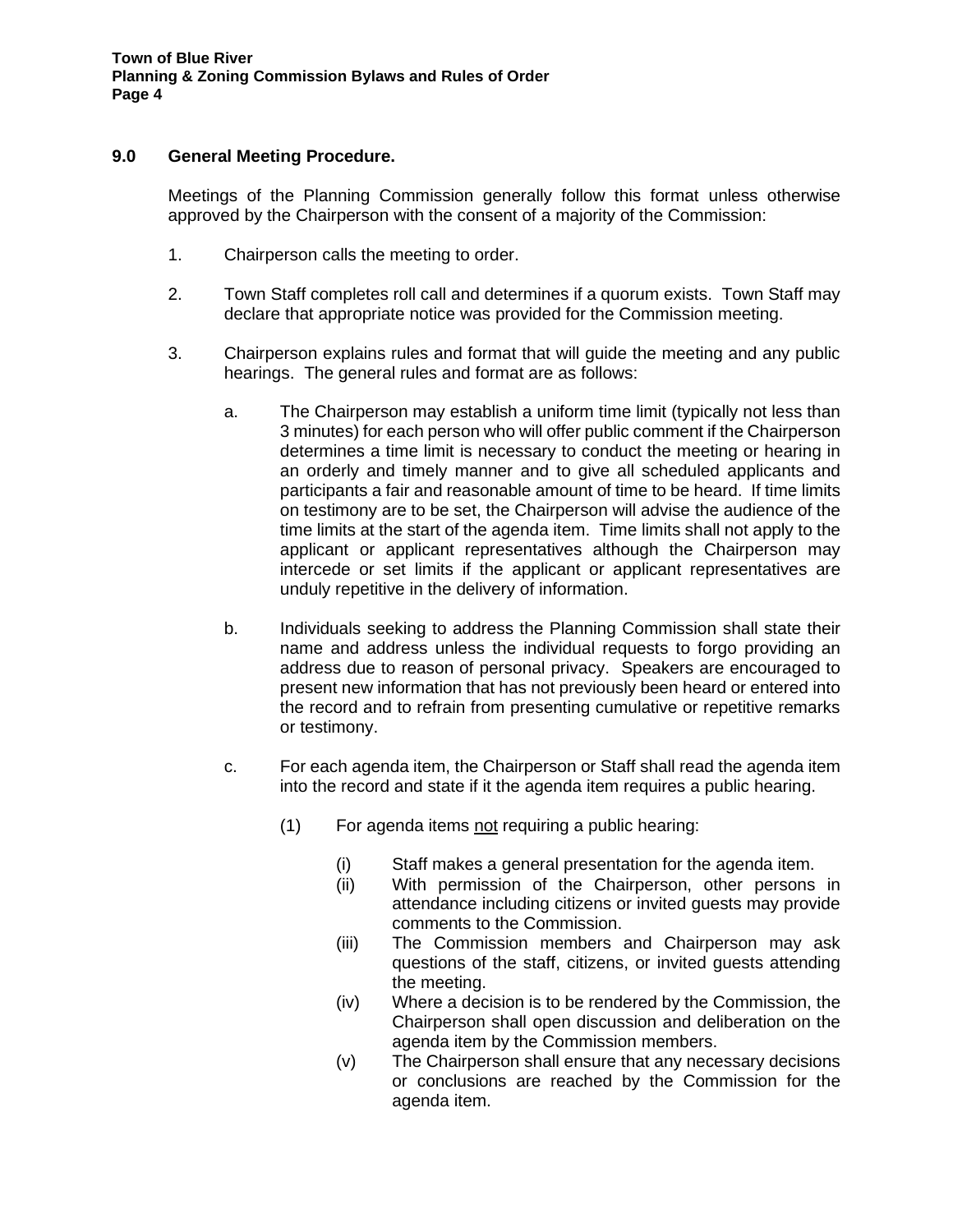- (2) For agenda items requiring a public hearing:
	- (i) Staff makes a general presentation for the agenda item and reviews the staff report which includes a summary of the request, applicable regulations, and an analysis of the how the application meets or does not meet the required criteria. Other Town staff may be recognized and asked or given an opportunity to comment on the application. Staff shall tender any timely submitted written public comments into the record.
	- (ii) Commission members and the Chairperson may then ask staff questions.
	- (iii) The Chairperson then requests that the applicant make a presentation. If the applicant forgoes the opportunity to make a presentation, the Chairperson may ask the applicant if the applicant understands that the applicant bears the burden of proving all the elements necessary for approval of the application.
	- (iv) Commission members and the Chairperson may then ask the applicant questions.
	- (v) Chairperson opens the meeting to the public for questions or comments on the application or issue. The Chairperson must call on or recognize each speaker before speaking. The Chairperson may remind the public of the expected protocol and time limits for speaking, if warranted.
	- (vi) Commission members and the Chairperson may ask any speaker questions at any time during the public hearing. Time devoted to questions and responses shall not be included in any established time limits imposed on an individual speaker.
	- (vii) The Chairperson shall provide the applicant an opportunity to provide a rebuttal to the comments presented by the public. If, in the determination of the Chairperson or a majority of the Commission, the rebuttal offers new factual evidence of a substantive nature impacting the application, the Chairperson may at his/her discretion afford the public an opportunity to present comments limited only to the new factual information.
	- (viii) Chairperson closes the meeting to further public comment. The Chairperson may re-open the meeting at a later time for public comment at his/her discretion.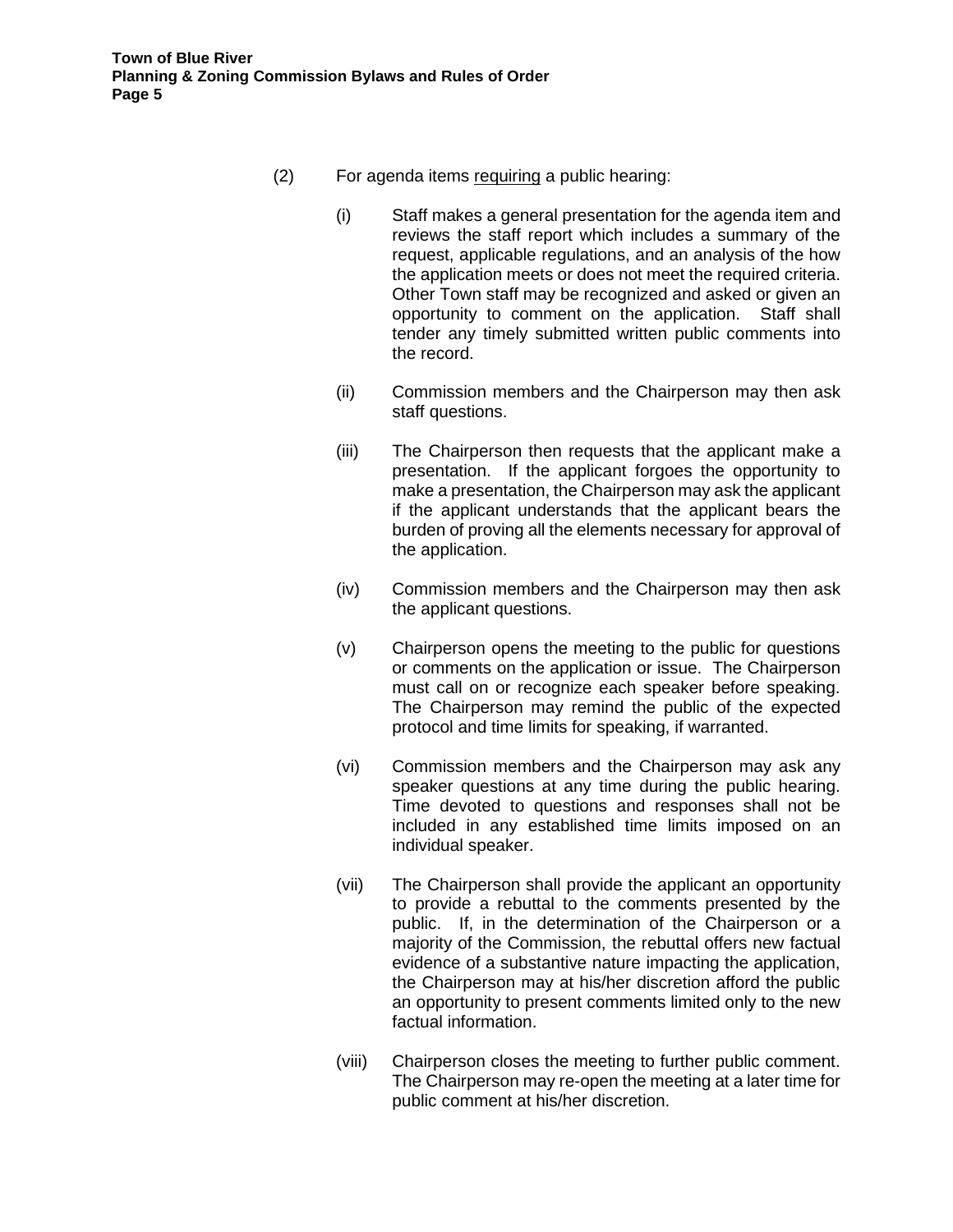- (ix) Commission members deliberate. Members or the Chairperson may ask questions of staff, the applicant, or the public.
- (x) Commission takes action per Section 5 below.
- (3) Adjourn the meeting.

#### **10.0 Support for Planning Commission Decisions.**

Every Planning Commission member is expected to abide by and act in accordance with decisions made by the majority of the Planning Commission notwithstanding the member's disagreement with the majority's decision. Members may publicly express that they voted in the minority or disagreed with the majority's decision, provided that the member respects and acknowledges the majority decision as binding on the Planning Commission and the member.

#### **11.0 State Code of Ethics Applicable.**

The *Code of Ethics* of the State of Colorado (Part 1, Article 18, of Title 24, C.R.S.) shall apply to Planning Commission members notwithstanding any conflicting or supplementing provisions of these *Bylaws and Rules of Order*.

#### **12.0 Conflicts of Interest.**

A. Conflicts of Interest Prohibited. No Planning Commission member shall participate in, or take any official action regarding, any matter before the Commission in which the member knows or should have known that the member would have a conflict of interest.

A conflict of interest is defined as:

- 1. The member, or the member's relative by blood, marriage, or adoption, has an economic, financial, or pecuniary interest (monetary) that will be affected directly and substantially by the outcome of the matter pending before the Commission.
- 2. The member, or the member's relative by blood, marriage, or adoption, holds a private business interest in the matter pending before the Commission. A private business interest includes an employment or contractual relationship with persons or entities holding an interest in the matter pending before the Commission. In addition, a private business interest shall exist where the member is engaged as counsel, consultant, representative, or agent of an individual or business appearing before the Commission on a matter.
- 3. The member, or the member's relative by blood, marriage, or adoption, holds a personal or private interest in the matter pending before the Commission. A personal interest includes – from the viewpoint of a reasonable person – that the member likely holds a position, preference, or desire for a specific outcome in the matter pending before the Commission in order to serve the member's personal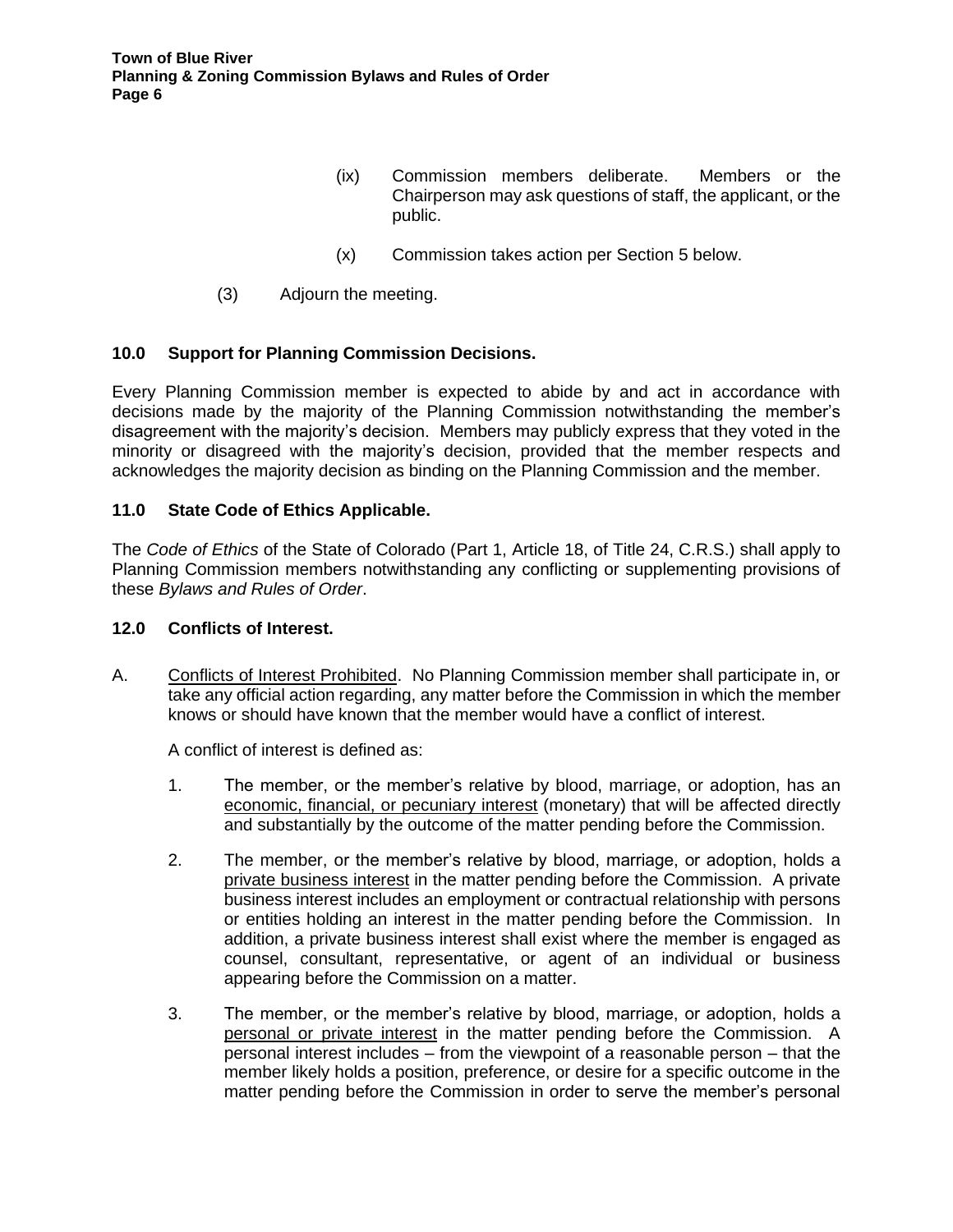interest as opposed to the interests of the general public. A personal or private interest shall not present a conflict where participation by the conflicted member is necessary to obtain a quorum and the member has, in consultation with the Town Attorney, successfully submitted a voluntary disclosure to the secretary of state in accordance with C.R.S. § 24-18-110.

- 4. The member, or the member's relative by blood, marriage, or adoption, owns property or resides at property located within 300 feet of a property that is the specific subject of consideration by the Commission. Distance shall be measured from property line to property line without regard to topography (i.e., on a twodimensional map).
- 5. For a *quasi-judicial* matter, the member publicly expressed a position, preference, or desire for a particular outcome associated with a matter pending before the Commission. Such expression includes soliciting other Commission members or soliciting members of the public to oppose or support a matter, joining in efforts or activities to support or oppose a matter under consideration by the Commission, or the appearance and advocacy on the matter before a board, commission, committee, or other body.
- 6. For a *quasi-judicial* matter, the member elected to exercise his or her private First Amendment right as a citizen to advocate for or against a matter pending before the Commission.
- 7. For a *quasi-judicial* matter, the member was absent from: (i) any part of the presentation of the evidence and testimony; or (ii) from a significant part of the Commission's discussion or consideration of the matter.
- B. Disclosure and Disqualification Required. A Commission member shall disclose any conflict of interest and disqualify him or herself from participating in the matter. Disqualification shall specially bar or preclude the member from discussing the matter with other Commission members, from sitting as an active or participating member during consideration of the matter, and from voting on the matter.
- C. Involuntary Disqualification by Commission. In the event that a majority of a quorum of the Planning Commission determines that a member holds a conflict of interest, the Commission may disqualify the member from a matter notwithstanding the conflicted member's failure to recognize or agree to the existence of a conflict of interest. In determining the required quorum and the vote for such involuntary disqualification, the member subject to disqualification shall not be included in the Commission's discussion and shall not vote of the question of disqualification.
- D. Disqualification by Town Attorney. The Town Attorney may determine, after consultation with a member, that the member holds a conflict of interest and is disqualified from a matter. The Town Attorney's determination is binding and not appealable by the Commission or by the conflicted member.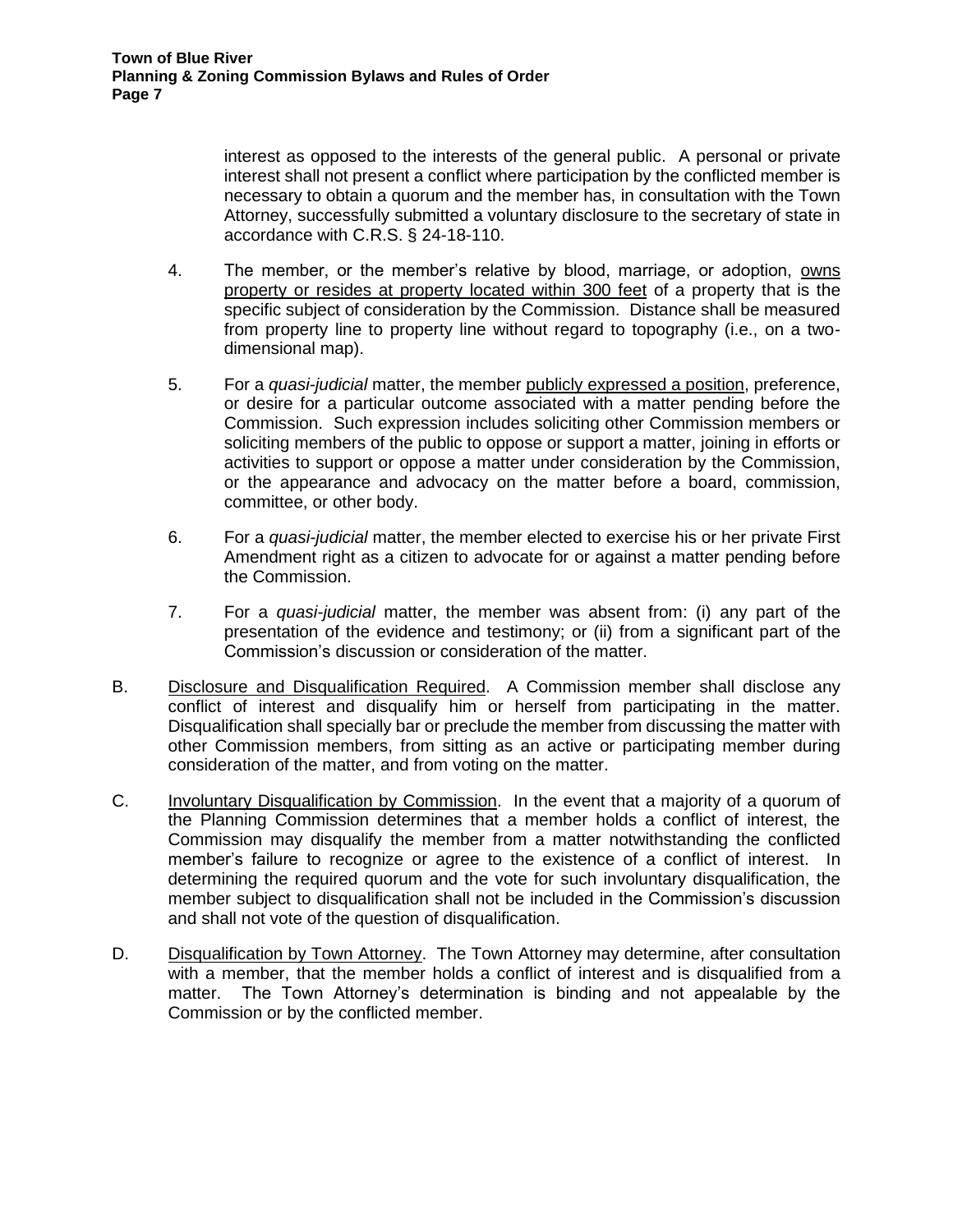#### **13.0** *Ex Parte Communications* **– Quasi-judicial Matters.**

- A. *Ex parte* Rule. No member of the Planning Commission shall voluntarily and knowingly engage in ex parte communications concerning a *quasi-judicial* matter.<sup>1</sup> Breach of this obligation may constitute grounds from removal of the member from the Commission by the Board of Trustees.
- B. Defined. For purposes of these Bylaws, an *ex parte* communication is a communication (oral, written, electronic mail or text messaging) with another Commission member, a Board of Trustee member, or any other person made outside of a properly noticed public hearing regarding a *quasi-judicial* matter which is or will be presented before the Planning Commission for consideration and/or discussion.
- C. Exceptions. An e*x parte* communication does not include a communication regarding procedural aspects of a matter (*i.e.*, an inquiry from, or providing informing to, a citizen concerning the date and time of a hearing and encouraging attendance) or a general nonsubstantive communication with Town administrative staff that would aid the member in understanding details of an application or matter. Discussions with Town administrative staff concerning the *merits* of an application such as the justification or reasons for approval or denial are always *ex parte* communications. All communications with the Town Attorney regarding a quasi-judicial matter are not *ex parte* communications.
- D. Disclosure Required. In the event that a member of the Planning Commission engaged in or receives ex parte communications, the member shall bring the communication to the attention of the Town Manager. The Town Manager shall seek to remedy the violation through disclosure of the communication on the public record, when and if possible.

#### **14.0 Email.**

- A. Town Issued Email. All Planning Commission members will receive a Town of Blue River assigned email account for the purposes of communications regarding Planning and Zoning Commission business. Email account use is subject to rules and restrictions imposed by the Town and will be discontinued upon expiration or termination of a member's term or at an earlier date as determined by the Town.
- B. Email Use. All members shall use the Town issued email only for public related business associated with the member's role as a Planning Commission member.
- C. Prohibition on Use of Private Email. Planning Commission members shall not use any email or text message system other than the Town issued email for the conduct of business associated with the member's role as a Planning Commission member.
- D. Email Subject to Disclosure. Members must abide by all laws regulating communication

<sup>1</sup> *Quasi-judicial* matters generally involve applications submitted to the Planning Commission seeking approval of a plan or proposal, a notice of public hearing is issued, and a public hearing is held to decide the rights of the applicant for approval. It shall not be a defense or excuse for a member to fail to properly recognize that a matter is quasi-judicial in nature.